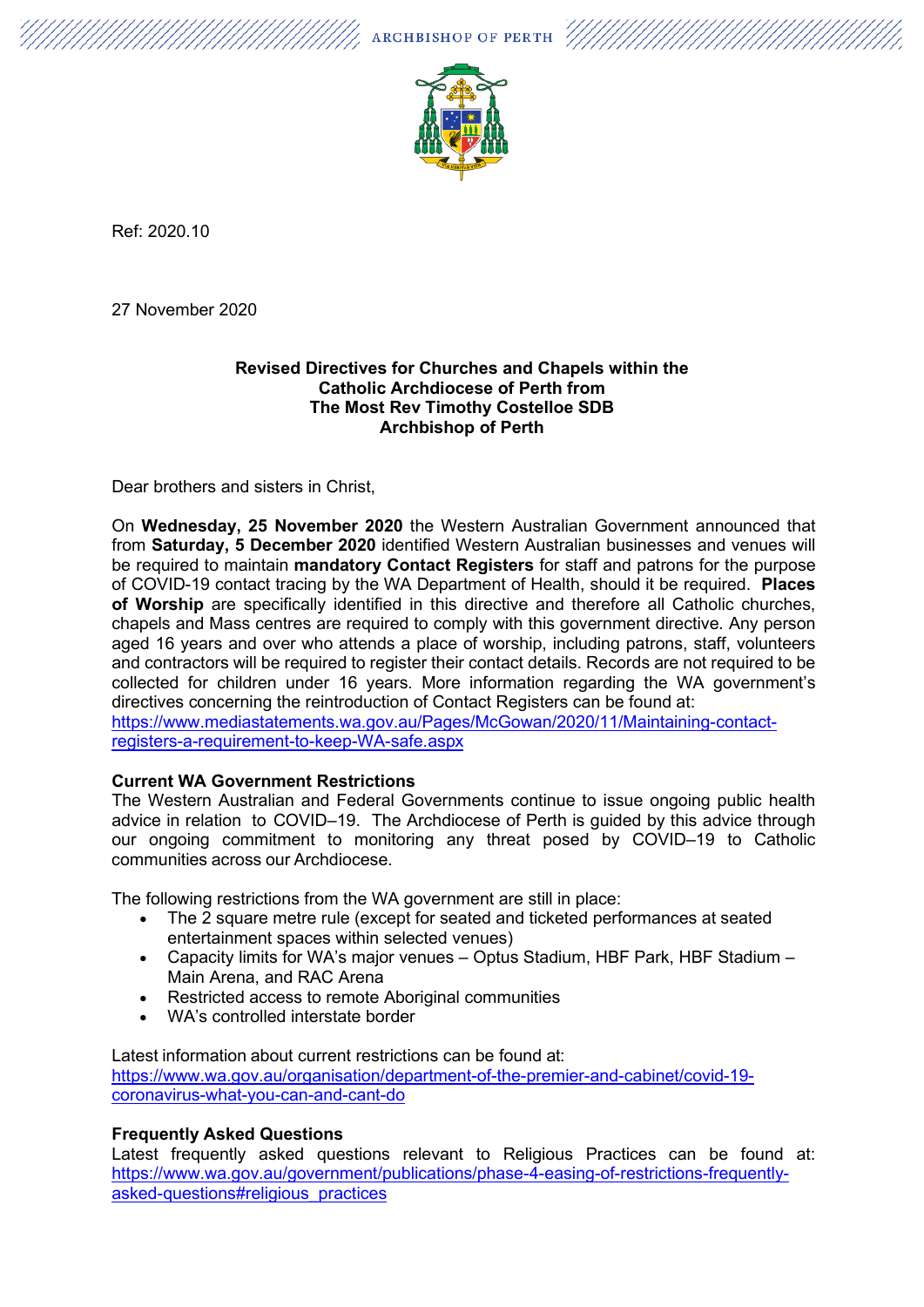

It remains incumbent upon each of us to continue to exercise responsibility in adhering to government health advice and directives through diligent citizenship as well as Christian concern and charity. The virus will probably continue to shape and challenge our responses for many months yet. I continue to be very grateful to you all for your endurance and unwavering persistence in supporting me and the clergy of the Archdiocese in providing for the needs of the faithful during this time of pandemic.

# **Contact Registers for Churches, Chapels and Mass Centres within the Archdiocese of Perth**

This following information specifically addresses the reintroduction of **Contact Registers.**  The WA government directive for Contact Registers will come into effect on **Saturday, 5 December 2020** and will apply across the Archdiocese of Perth to all places of worship**.** The website of the Archdiocese of Perth has a dedicated COVID-19 web page on which all statements from the Archdiocese of Perth in relation to COVID 19 can be found[:](http://perthcatholic.org.au/COVID19.htm) <http://perthcatholic.org.au/COVID19.htm>

The following directives are required to be in place at each place of worship within the Archdiocese of Perth from **Saturday, 5 December 2020:**

# **Contact Registers**

Churches, chapels and Mass centres are required to keep Contact Registers as part of their COVID Safety Plans. This is **mandatory**.

Any person aged 16 years and over who attends a place of worship, including patrons, staff, volunteers and contractors will be required to register their contact details. The details required for the contact register include:

- name;
- contact number;
- date, and
- arrival time at the venue.

Churches, chapels and Mass centres are required to keep the information provided on the Contact Register for twenty eight (28) days. The WA government will accept information that is either manually recorded or entered electronically onto a digital device or via the **SafeWA App**. SafeWA can be downloaded from Apple App Store or Google Play. This will allow venues which choose to use the SafeWA app time to implement it for Saturday, December 5, 2020. More information can be found at <https://www.wa.gov.au/SafeWA>

#### **SafeWA App**

The Government has developed the **SafeWA App** for the purposes of contact tracing. **SafeWA is provided by the Department of Health** in Western Australia as part of WA's measures to limit the spread of COVID-19.

**SafeWA** is a contactless and convenient way for people to check-in at Western Australian venues and events. It lets people check-in by scanning a SafeWA QR code (a special type of barcode) that is displayed at a venue or event to confirm the date and time they were there.

The information is then sent to WA Health to help with faster COVID-19 related contact tracing - this helps to keep the community safe.

**This is a voluntary app.** You do not have to use SafeWA to check in at a venue or event.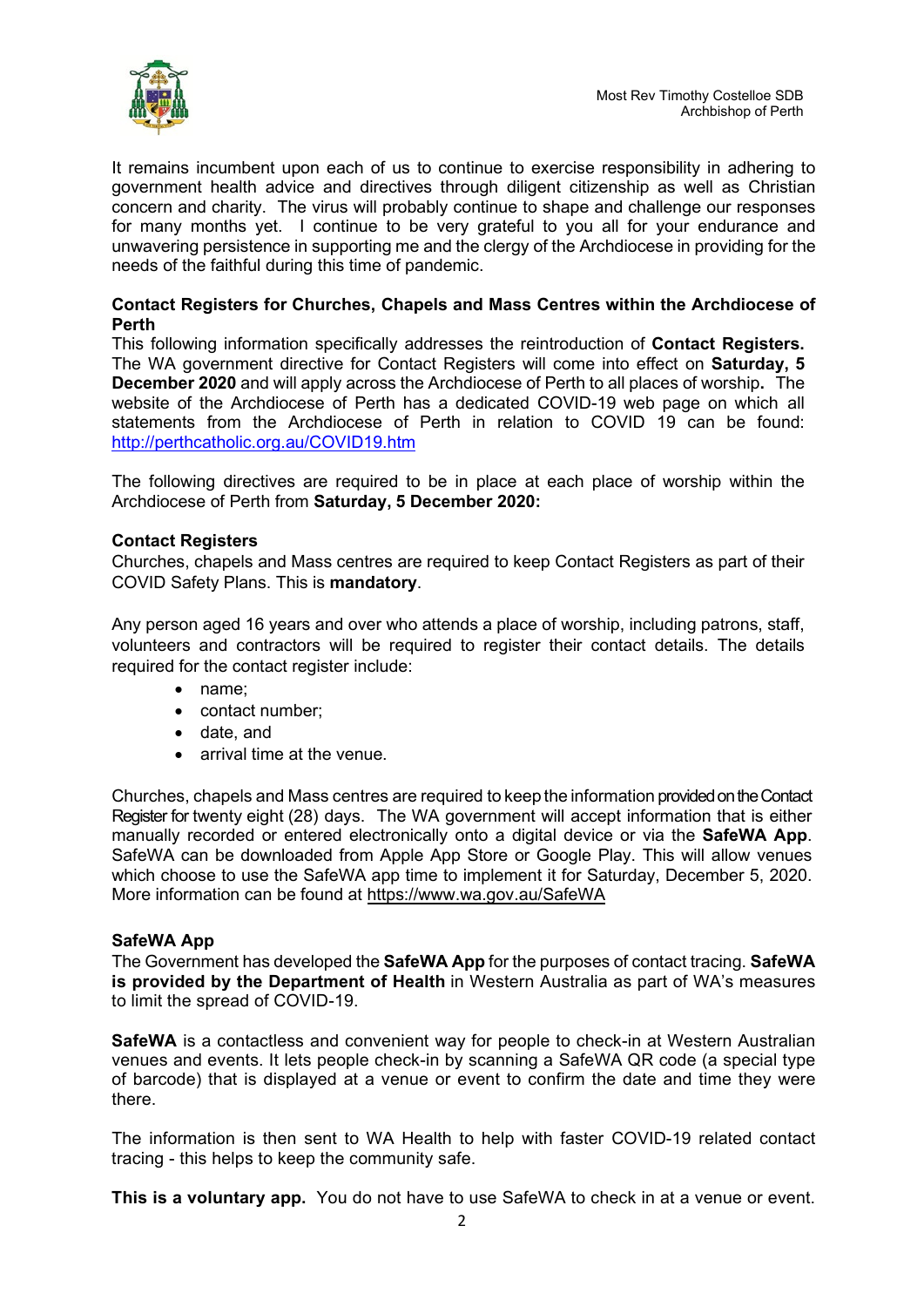

Alternative formats for mandatory contact registers are available, including other electronic tools or a paper-based system, depending on what is suitable for the venue or individual. Information provided by the **SafeWA App** will be deleted after twenty eight (28) days.

Information regarding the registration process for the **SafeWA App** can be located at [https://safewa.health.wa.gov.au](https://safewa.health.wa.gov.au/) and a short video can be viewed here: <https://vimeo.com/482943535>

A **Toolkit** has also been developed by the WA government to assist you with various templates for paper-based contact registers, videos, information sheets, how to guides and social media tiles and is available at this link:

[https://www.wa.gov.au/government/document-collections/covid-19-coronavirus-contact](https://www.wa.gov.au/government/document-collections/covid-19-coronavirus-contact-registers-stakeholder-toolkit#toolkits)[registers-stakeholder-toolkit#toolkits](https://www.wa.gov.au/government/document-collections/covid-19-coronavirus-contact-registers-stakeholder-toolkit#toolkits)

# **Registration of Venues/Businesses and Individuals using the SafeWA App**

There is a registration process for venues/businesses and individuals. Parishes wishing to register their church, chapel or Mass centre should refer to the instructions at [https://safewa.health.wa.gov.au/files/SafeWA\\_Health\\_User\\_Guide.pdf](https://safewa.health.wa.gov.au/files/SafeWA_Health_User_Guide.pdf)

**Please note:** When registering your church, chapel or Mass centre do so using the "**Business**" registration button (see page 5 of the *Health User Guide* in the weblink immediately above). Register the primary church of the parish as 'the Business' and then any other churches, chapels of Mass centres of the parish as 'Venues'. A separate QR code will be provided for each location/venue.

# **Compliance and Penalties**

Parish priests/priests-in-charge/administrators and rectors are responsible for organising the collection of the required information in each church, chapel of Mass centre and ensuring implementation of the government directives. Respective leadership groups in each community are encouraged to be involved in supporting their priests.

If Contact Register data is collected manually (paper/electronic data based) the information must be able to be provided to Government Health Department representatives within three (3) hours of a request being received. The **SafeWA App** will provide information directly and automatically to the Health Department.

All churches, chapels and Mass centres are required to set up controlled entry point(s) through which attendees pass where their details are taken or confirmation of 'sign- in' via their **SafeWA App** is sighted.

A contact template has been made available by the Western Australian Government for manual data collection. This resource can be located at: [www.wa.gov.au/sites/default/files/2020-11/Paper-based-contact-register-template-Single](http://www.wa.gov.au/sites/default/files/2020-11/Paper-based-contact-register-template-Single-sheet_0.pdf)sheet 0.pdf

Given potential delays affecting services, it is suggested that each church, chapel or Mass centre facilitate the entry of manual data by implementing an orderly and streamlined process for those who may wish to avail themselves of manual contact registration.